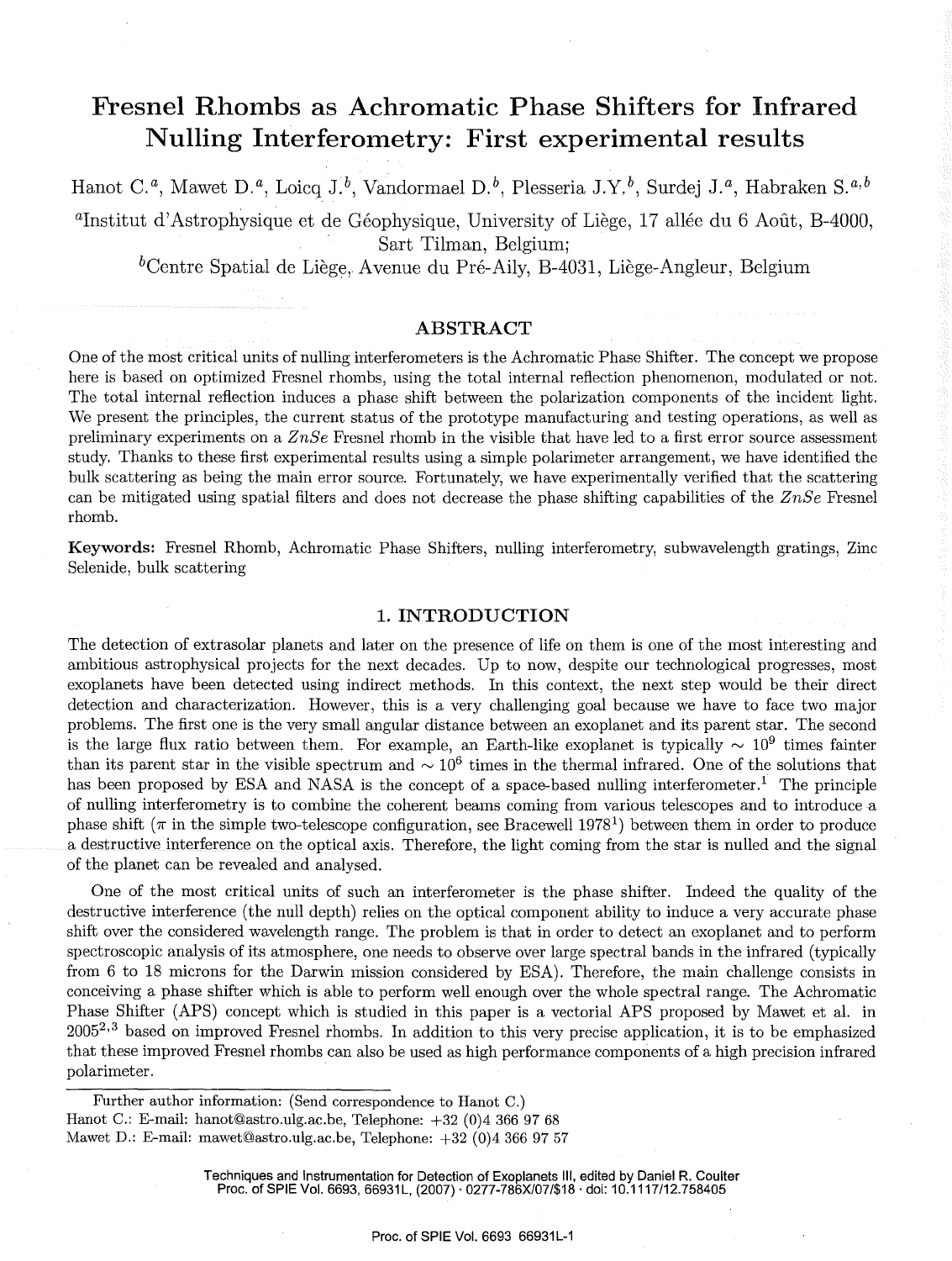

Figure 1. In the incident angle range we use, the retardance depends linearly on  $\psi$ . Therefore, a double-rhomb geometry allows incidence-angle variations  $\delta \psi$  to be compensated by the angle complementarity between the two rhombs and the linearity of the phase shift with respect to the rhomb angle. The linearity is present in the bare Fresnel rhomb or the TIR modulated one.

# 2. **PRINCIPLES**

The total internal reflection (TIR) phenomenon comes with a phase shift between the vectorial *s* and *p* polarization components. This vectorial phase shift takes the following general form<sup>4</sup>

$$
\Delta\Gamma_{s-p} = 2\arctan\left[\frac{\sqrt{\sin^2\psi - n_{ti}^2}}{n_{ti}^2\cos\psi}\right] - 2\arctan\left[\frac{\sqrt{\sin^2\psi - n_{ti}^2}}{\cos\psi}\right]
$$
(1)

where  $\psi$  is the angle of incidence, greater or equal to  $\psi_c$ , the critical angle defined as  $\sin \psi_c = n_{ti} = n_t/n_i$  and where  $n_i$  and  $n_t$  are the refractive indices of the incident and emergent media, respectively. This property is exploited in the well-known Fresnel rhombs, which are retarders to be used alone as polarization optics.

# **3. MODULATED TOTAL INTERNAL REFLECTION APS**

Classical Fresnel rhombs are limited by the intrinsic index dispersion of the rhomb bulk material.<sup>7</sup> Engraving a subwavelength grating (often called zero order grating, or ZOG) on the TIR interface or simply depositing a single thin layer of a well chosen material leads to a significant improvement.<sup>2,5</sup> Indeed, the electromagnetic field evanescent interaction with the optimized micro-structure or thin film allows us to tune the index ratio of Eq.  $1, n_{ti}.$ 

# **4. MANUFACTURING**

In this section, we will discuss some manufacturing details for the *ZnSe* double Fresnel rhomb APS prototype proposed to be one of the selected APS for study, fabrication and test in the framework of the ESA's Darwin  $R&D$  preparatory Nulltimate<sup>6</sup> activity, which is a project of infrared cryogenic (100K) nulling testbed. There are different reasons why we have chosen a rhomb made of *ZnSe.* The first one is that in its polycrystalline state, this material is a priori easy to source and convenient to handle and polish (surface qualities of  $\lambda/30$  rms with  $\lambda = 632.8$  nm are routinely obtained). The second one is that it is compatible with the thickness-adjustable beam splitters of the Nulltimate test bench which are also planned to be in *ZnSe.* Last but not least, a theoretical analysis<sup>3</sup> has shown that the *ZnSe* bare Fresnel rhomb with ZOG is meeting the Darwin specification in the 6 -14  $\mu$ m range.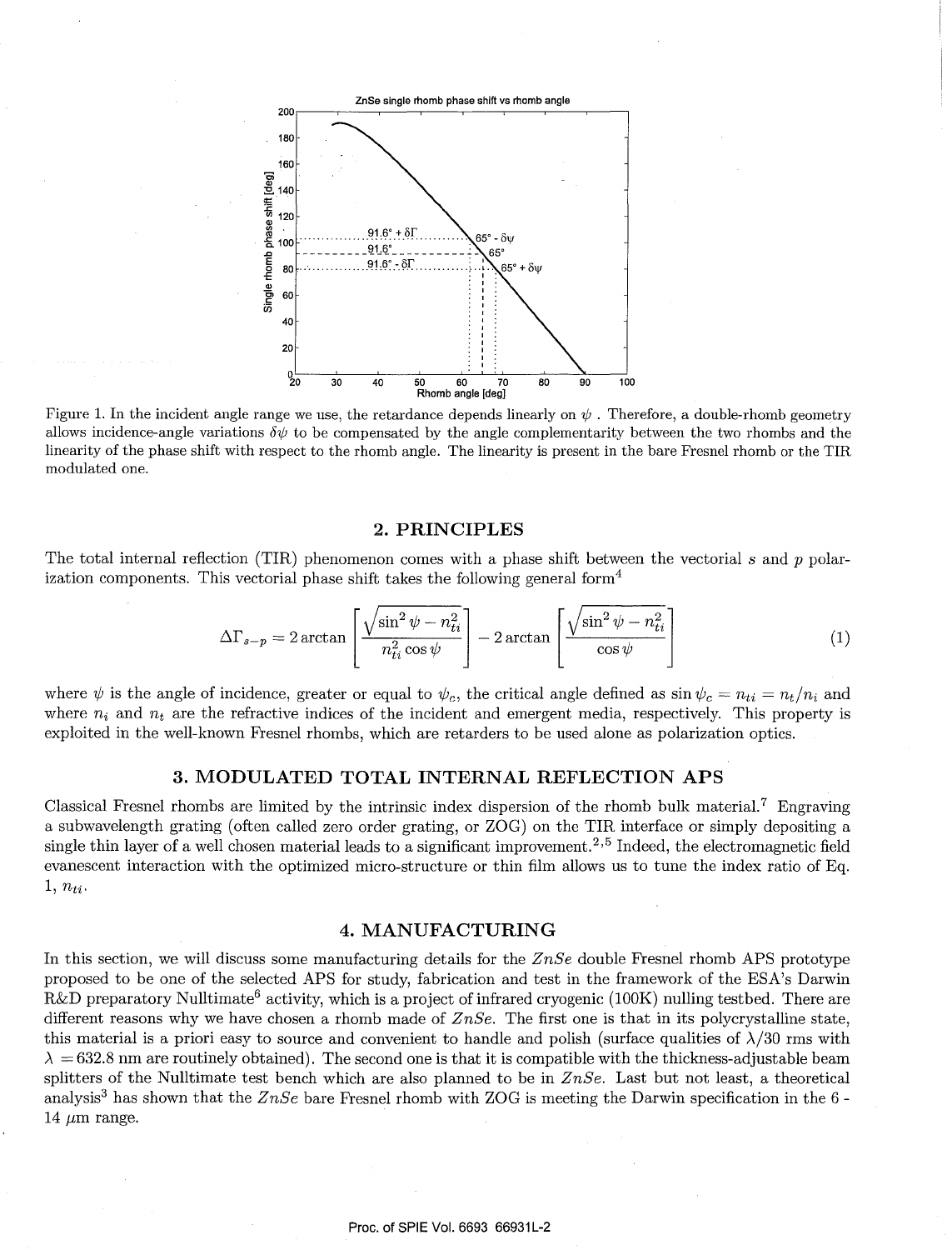

Figure 2. This scheme shows the double-rhomb configuration.  $\theta_1$  (resp.  $\theta_2$ ) is the angle of incidence upon the TIR interfaces of the first (resp. second) rhomb.

The drawback of single Fresnel rhombs is that they are known to be very sensitive to incidence angle variations (at the arcmin level). This is a serious drawback in our application since the thermal infrared interferometric beam is likely to slightly diverge because of diffraction while somewhat wandering around because of vibrations. For this reason, we chose the double rhomb configuration for its known insensitivity to incidence angle variations.<sup>20</sup> Indeed, the pairs of reflections in the two rhombs are complementary (see Fig. 2); an increase in the first two TIR angles due to departure from nominal incidence leads to a decrease in the last two angles. Thus, as the phase shift varies linearly with the TIR angle (see Fig. 1), the retardance changes are cancelled. Therefore, a wider range of incidence angle variations can be tolerated: up to several degrees.<sup>2,5</sup>

As presented in the introduction the contrast between an Earth-like exoplanet and its parent star in the thermal infrared is  $10^{-6}$ . To detect such kind of planets using nulling interferometry, studies have shown that, thanks to clever modulation schemes, it is sufficient to reach a null depth (ND) of  $10^{-5}$  at 7  $\mu$ m.<sup>9</sup> As our component will be part of a complex instrument, if we want to meet this constraint on the ND, it implies a few  $10^{-7}$  for our component. This can be expressed in terms of tolerance on the phase shift<sup>2</sup> ( $N = \frac{\sigma^2}{4}$ , where  $\sigma^2$  is the variance of the phase shift over the considered bandpass) which is about 0.1°.

# **4.1** *ZnSe* **Rhomb cutting and polishing**

We have conducted cutting and polishing trials of *ZnSe* rhombs with the appropriate global geometry and dimensions. Results of ZYGO interferometric measurements in terms of surface quality fall comfortably in the specifications, and beyond our expectations with surface figures of  $\lambda/100$  rms ( $\lambda = 632.8$  nm). Concerning the roughness, WYKO profilometer measurements gave a rather good 3 nm rms.

# 4.2 **TIR Grating manufacturing**

The most appropriate method to manufacture the micro pattern into the rhomb material is based on holographic lithography and dry etching processes. The first one is necessary for masking the parts of the substrates to



Figure 3. Left: principle of holographic lithography (Lloyd mirror mounting). Right: Micro-pattern on photoresist to be transferred by reactive plasma beam etching into the *ZnSe* substrate. The period and filling factors correspond to the design specifications, i.e.,  $\Lambda = 0.9 \,\mu \text{m}$  for the period and  $\sim 250 \text{ nm}$  for the feature line.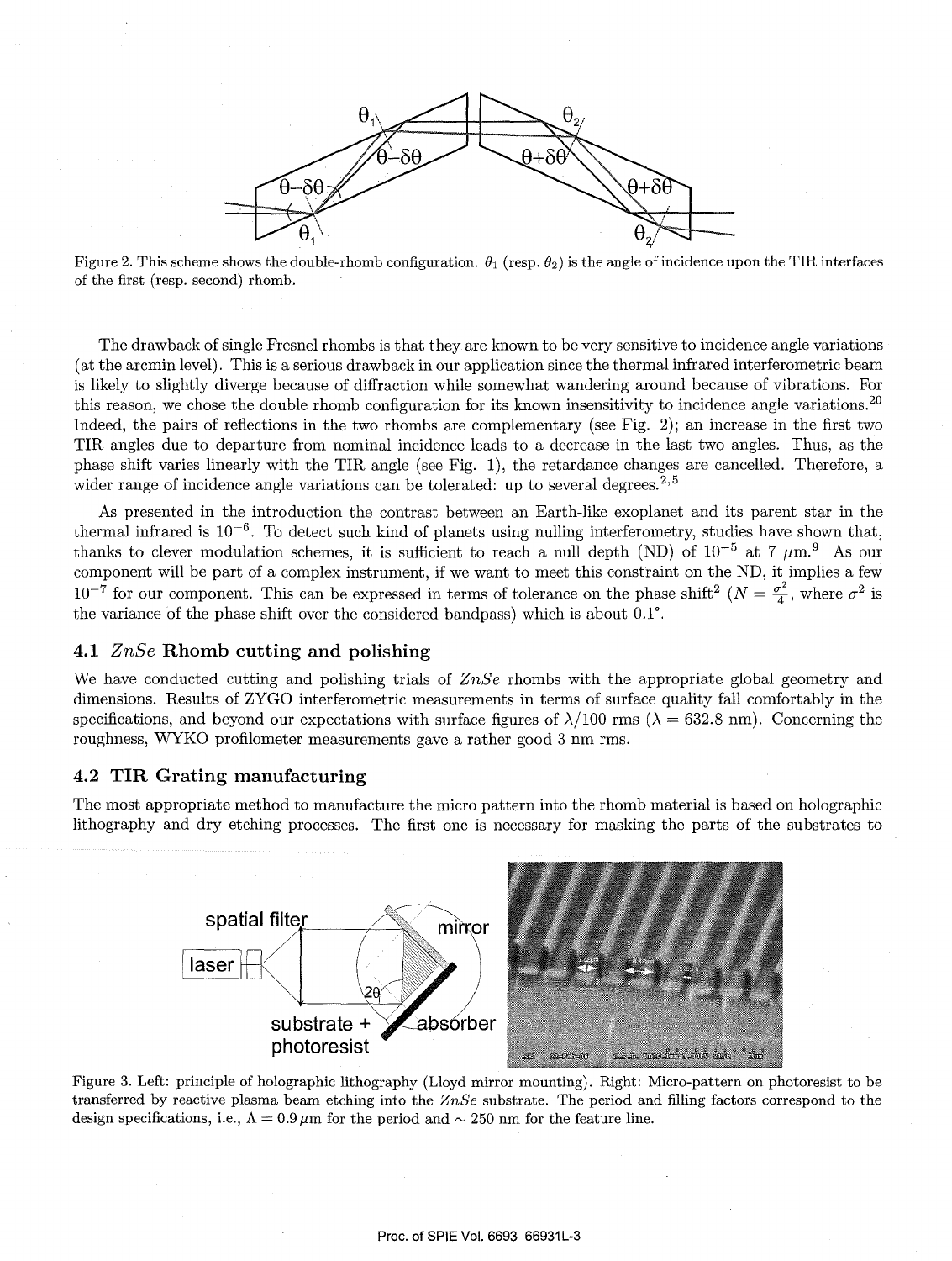

Figure 4. Design of the *ZnSe* double Fresnel rhomb APS mechanical mounts. Left and right images illustrate the practical implementation of the components in the interferometer at 45° from the test bench table, rotated by 90° from each other.

be protected during the etching step (Fig. 3, right). Direct laser writing or mask exposure techniques are not applicable onto the rhomb facets since those classical micro-lithography methods are designed for accommodating thin and flat substrates only, such as wafers for micro electronics. The holographic recording (Lloyd mirror mounting, Fig. 3, left) alternative allows us to imprint onto a thick substrate a photoresist mask originated by a fringe pattern created by a two-wave interference. The grating period is inversely proportional to the angle between the two interferometer beams. The typical fringe pattern produced by optical interferences naturally possesses a sine profile. However, a good understanding and control of the recording and developing parameters (as energy dose, development duration, resist thickness, resist optical contrast, etc.) have finally produced reproducible rectangular binary profiles with a controlled filling factor (at the 10-nm level). After its processing, the remaining photoresist pattern serves as a lithographic mask for the subsequent reactive plasma beam etching (RPBE) process, which makes use of both the ballistic effect and chemical reactivity of a beam of reactive ions to transfer structures into a substrate. The various parameters (gas mixtures, beam energy, beam incidence ... ) characterizing the etching process are optimized for the transfer into various materials. The interest of such a technique comes particularly from its high selectivity, the potential to efficiently etch one material and not another coexisting one, used as a mask. The infrared material *(ZnSe* or *CdTe)* is engraved using a selective chemistry  $(CH_4/H_2{}^{10}$  or chlorine-based<sup>11</sup> compounds), depending on the crystal phase of the material. Validation trials are currently under progress. They aim at identifying the best process conditions ensuring the most efficient transfer of the diffractive structure from the mask into the material. Highest selectivity, homogeneity and reproducibility are the key factors under optimisation.

# 4.3 **Mechanical mount**

The two mechanical mounts (one per interferometer arm) of the *ZnSe* double rhomb must be thoroughly optimized to account for thermo-mechanical effects. Indeed, the component shall be measured at room (298 K) and cryogenic (100 K) temperatures. It will thus be cooled down and the mount must allow for an efficient heat transfer while compensating differential contractions. The alignment of the two rhombs must be controlled around 3 axis with an arcmin precision. The double rhomb spacing difference between both arms, and thus between the two corresponding mechanical mounts must be below 0.1 mm. The mounts must also account for the *ZnSe* sensitivity to stress birefringence. In order to quantify the latter to help the mount design, a finite element analysis was conducted and resulted in the conclusion that the rhombs must lay freely at 45° in their mounts (Fig. 4). Indeed, given the stress-optic coefficient of  $ZnSe$ ,  $C_{\lambda=10.6\mu m} \approx -12$  brewsters,<sup>12</sup> even its own weight constraint  $\sigma$  can induce a substantial birefringence  $\Delta n = C_{\lambda=10.6\mu m}\sigma$  which is just within the specifications.

# **5. MEASUREMENT OF A** *ZNSE* **FRESNEL RHOMB RETARDANCE AT 632.8 NM**

As we have introduced in Sec. 4, a *ZnSe* Fresnel rhomb under manufacturing at the "Centre Spatial de Liege" (under ESA contract) will be tested on Nulltimate. However, as this infrared test bench is still under development, we have conducted preliminary measurements of the performance of a *ZnSe* Fresnel rhomb (without subwavelength gratings) at 632.8 nm with a simple polarimeter arrangement (see Fig. 5).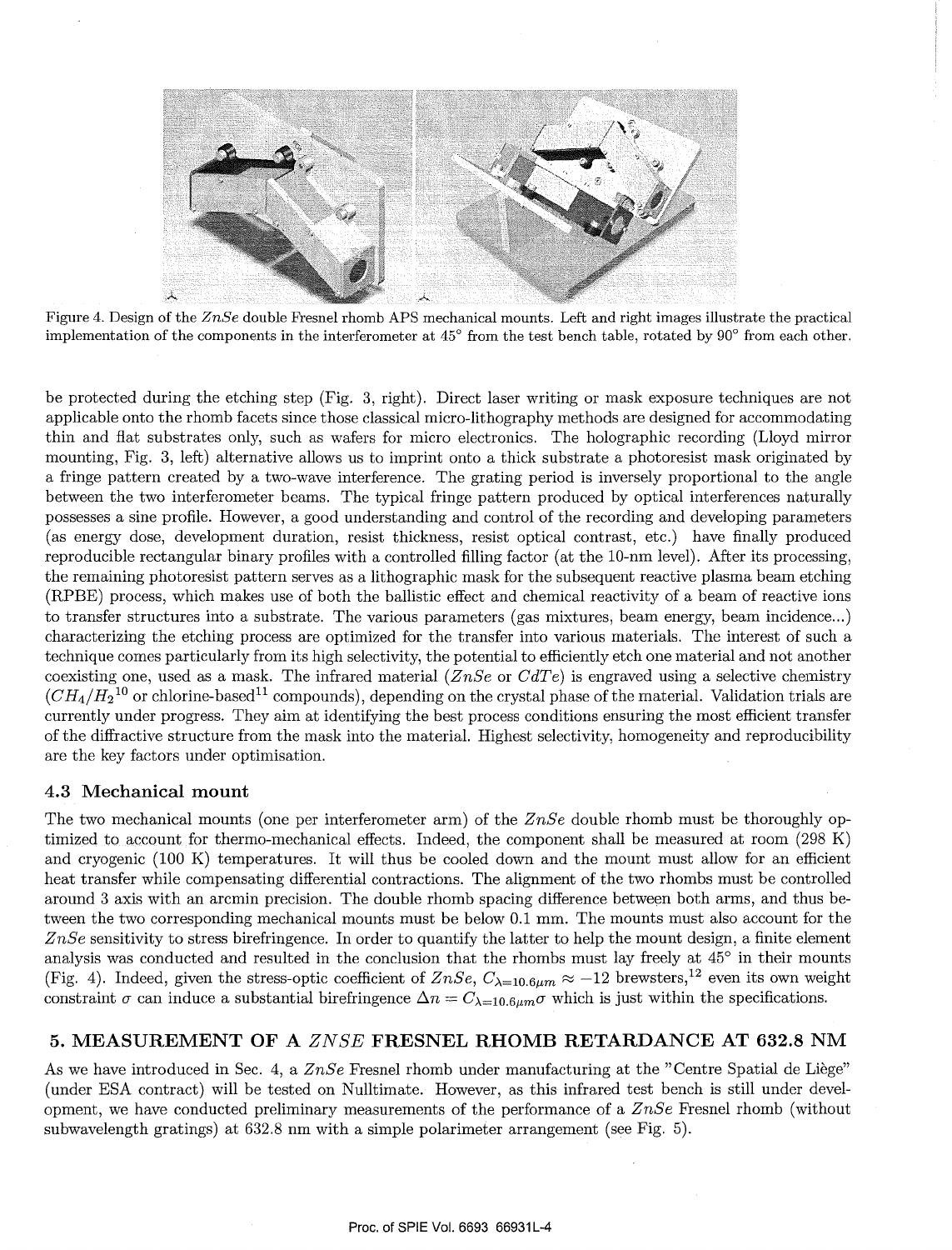

Figure 5. Setup of the optical bench used to perform the *ZnSe* Fresnel rhomb retardance measurement. Linearly polarized light (through Pl) is incident upon the *ZnSe* rhomb retarder, and the light emerges with an elliptical polarization. The intensities of the two orthogonal polarization states are measured by rotating the output polarizer (P2). *s* and p are respectively the slow and fast rhomb axis.

# **5.1 Principle of the experiment**

Let us compute the theoretical value of the phase-shift as a function of the angle of incidence at TIR surfaces. The phase shift depends on the refractive index *nznse,* the wavelength, the temperature and the angle of incidence *e.* In our case, the experiment is done at a constant temperature of about 298 K and the wavelength is 632.8 nm. Therefore,  $n_{ZnSe} = 2.59715$  and the phase shift is given by Eq. 1. The total phase shift at the output of a single ZnSe Fresnel rhomb is twice the phase shift given by Eq. 1 because there are two total internal reflections (TIR) inside the rhomb. Figure 1 illustrates how the retardance varies as a function of the rhomb angle. The phase shift for an angle of 65° (rhomb angle of our prototype) is about 91.5° .

Once we have this theoretical retardance value, we can measure the experimental one at the output of the rhomb and compare them. The technique used to measure this retardance is based on polarimetry and has been described by C. Yang et al. in 1997.<sup>13</sup> According to C. Yang<sup>13</sup> we have

$$
\frac{I^0}{I^{\frac{\pi}{2}}} = \frac{\sin^2 2\alpha \sin^4 \theta \sin^2(\Gamma/2)}{1 - 4(1 - \sin^2 \alpha \sin^2 \theta) \sin^2 \alpha \sin^2 \theta \sin^2(\Gamma/2)}
$$
(2)

where  $I^{\frac{\pi}{2}}$  and  $I^0$  are respectively the intensity of the light at the output of the rhomb when the polarizer and analyzer are rotated by  $\frac{\pi}{2}$  (crossed) and 0° (parallel), where  $\alpha$  is the angle between the polarizer and the y axis, and  $\theta$  the angle between the rhomb main optical axis (p) and the XZ plane. In our setup (see Fig. 5),  $\theta = 90^{\circ}$  and we measure the above intensity ratio for different values of  $\alpha$  around 45° where we have an equal distribution in both polarizations.

Equation 2 gives us a direct relation between the phase shift and the flux ratio  $\frac{I^0}{I^2}$ . To get the induced retardance with a good accuracy, we performed several measurements for different orientations of the polarizer and fitted the theoretical curve given by Eq. 2 (where the phase shift  $\Gamma$  is the only unknown) on them.

#### **5.2 Error budget**

Unfortunately, in practice, we always have to deal with parasitic effects. We have therefore to discuss the different sources of errors of this experiment and constrain their influences on the measured phase shift. The different error sources that we have identified are:

- absorption,
- induced birefringence,
- positioning error on the incident angle,
- positioning error on both polarizer and analyzer  $(\Delta \alpha)$ ,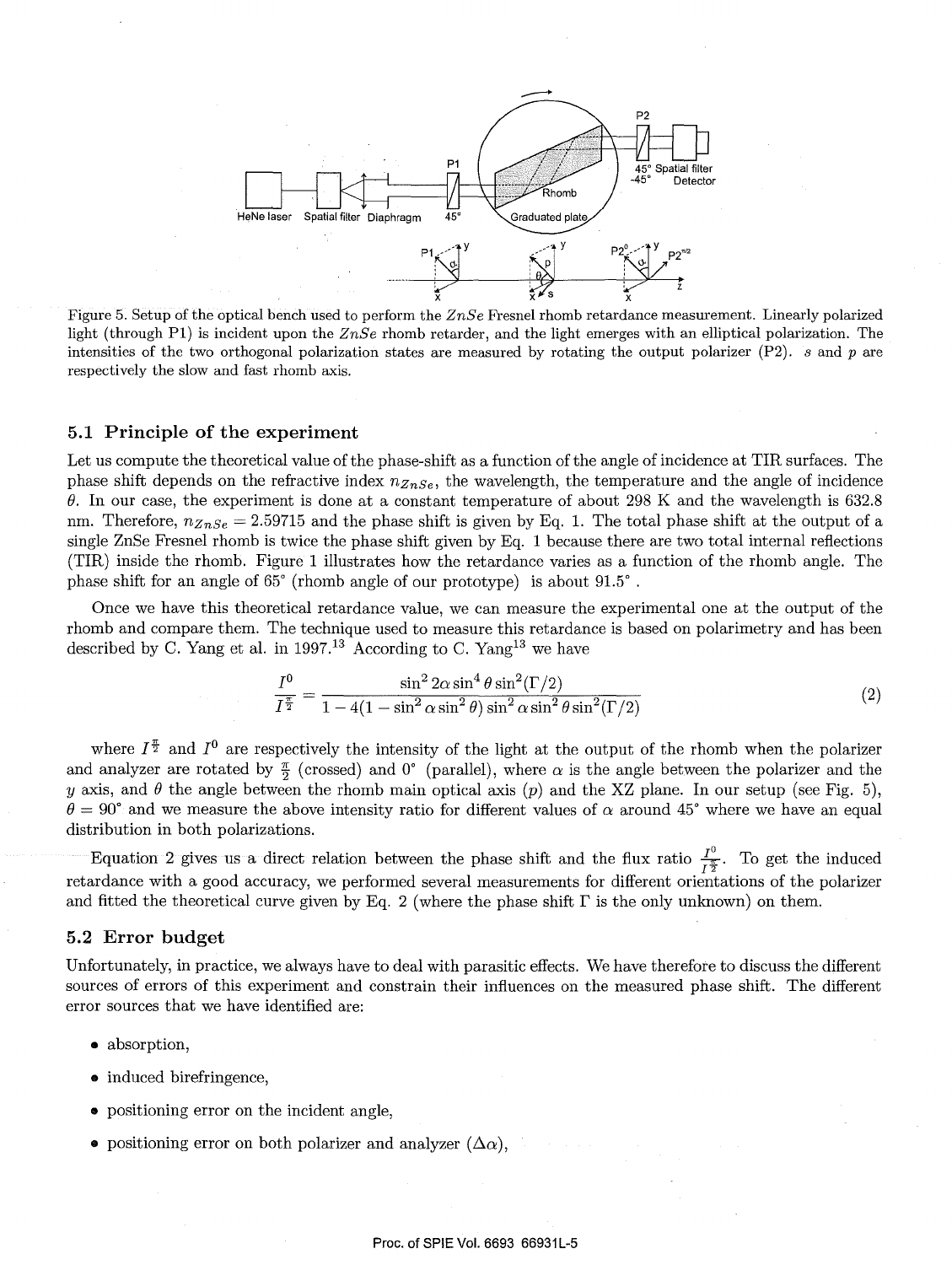- positioning error on  $\theta$ .
- scattering,
- presence of ghosts due to spurious reflections at the  $ZnSe/air$  interfaces.

# 5.2.1 Absorption

*ZnSe* is highly transparent in the infrared window but starts to absorb in the visible ( $\alpha = 0.037247$  at 632.8 nm).<sup>14</sup> Therefore, it is possible that our measurements are slightly perturbed by absorption  $(\frac{I}{I_0} = e^{-\alpha Z} \approx 99.5\%$ for  $Z = 0.1$  m).

What we have to carefully study is the influence of the complex refractive index on the retardance using Eq. 1. The imaginary part of the refractive index  $n_i$  being 0.5627, the impact on the retardance is about  $0.4^\circ$  (91.94°) instead of 91.54°).

#### 5.2.2 Induced birefringence

We need as little as possible birefringence in our rhomb since the beam travels a long way inside it. Though *ZnSe* has no inherent birefringence properties, it is subjected to stress-induced birefringence (proportionally to the stress-optic coefficient). According to Goldstein et al., 15 the induced birefringence for *ZnSe* can be expressed by

$$
\Delta n_1(y) = -\frac{1}{2} (n^0)^3 [\sigma_1(y)\pi_{11} + \sigma_2(y)\pi_{12}] \tag{3}
$$

$$
\Delta n_2(y) = -\frac{1}{2} (n^0)^3 [\sigma_1(y)\pi_{12} + \sigma_2(y)\pi_{11}] \tag{4}
$$

where  $\Delta n_i(y)$  is the variation of refractive index as a function of height along the sample (y) in the i<sup>th</sup> polarization direction,  $n^0$  the refractive index of *ZnSe* at 632.8 nm and  $\pi_{mn}$  are the stress-optic coefficients.

The experimental values<sup>15</sup> for the stress-optic coefficients  $\pi_{11}$  and  $\pi_{12}$  are  $-1.4810^{-12}$ m<sup>2</sup>/N and 0.2210<sup>-12</sup>  $m^2/N$ . If now, we assume that in the configuration of our experiment, only the main stress component  $\sigma_1$  is significant, we have

$$
\Delta n_1(y) = \frac{1}{2} (2.58)^3 1.48 10^{-12} \sigma = 12.7 10^{-12} \sigma \tag{5}
$$

$$
\Delta n_2(y) = -\frac{1}{2}(2.58)^3 \cdot 0.22 \cdot 10^{-12} \sigma = -1.9 \cdot 10^{-12} \sigma \tag{6}
$$

If we consider a rhomb lying on a face under its proper weight ( $\sim 0.150 \text{ Kg}$ ), we find that the difference in the phase shift between the two polarizations is 1° at the basis of the rhomb and 0.5° at mid height of the rhomb (where the beam passes). Note that the influence of induced birefringence on the phase shift is proportional to the stress-optic coefficients but inversely proportional to the wavelength. Therefore, as the stress-optic coefficients do not change so much from the visible (632.8 nm) to the Darwin wavelength range ([6-18]  $\mu$ m), the birefringence error is divided by ten at the wavelengths the rhomb has been designed for.



Figure 6. Left: Picture showing the setup of the bench. Right: Picture of the *ZnSe* rhomb prototype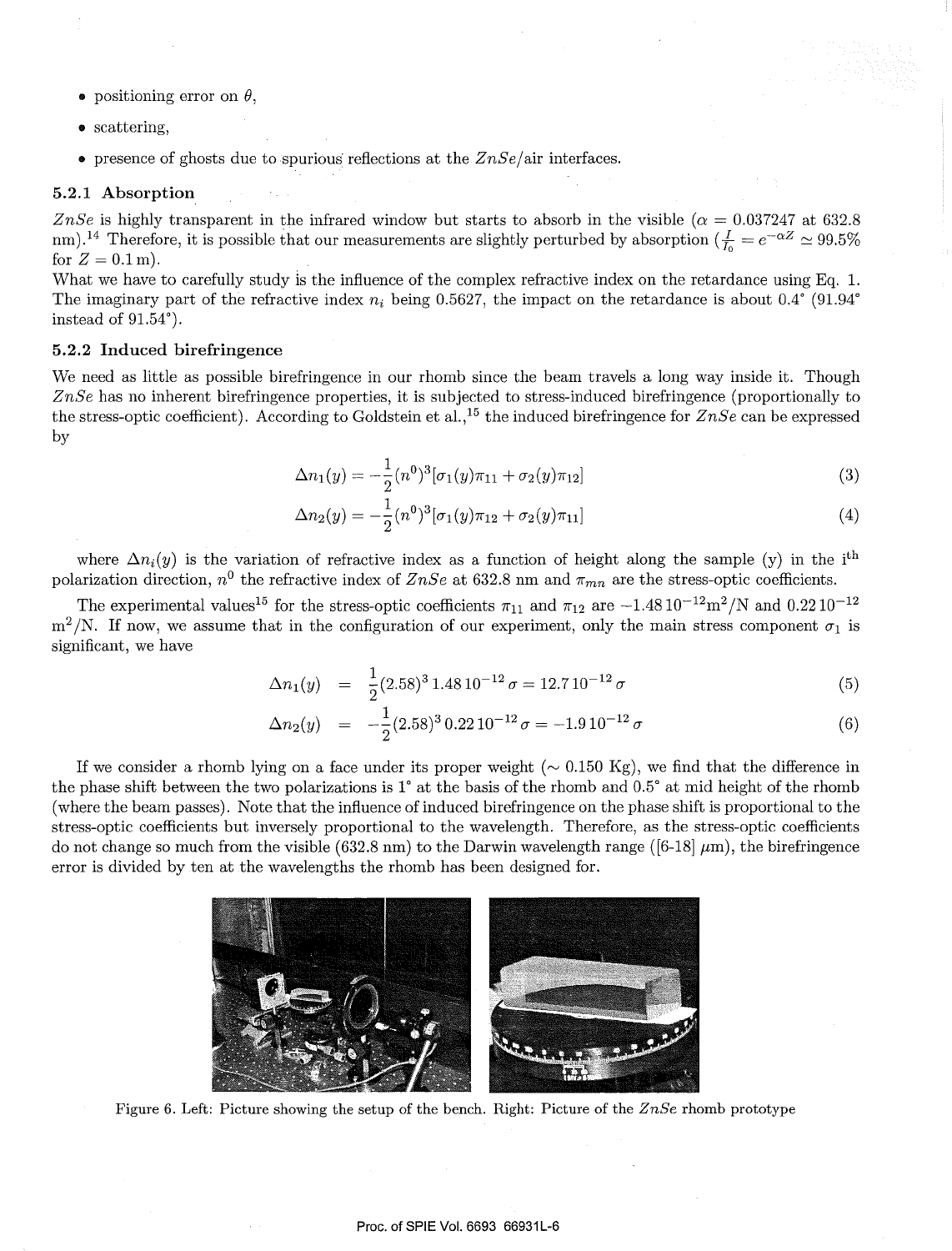

Figure 7. Left: plot of the phase shift as a function of the angle of polarization  $\alpha$ . Right: intensity ratio as a function of  $\theta$ 

#### 5.2.3 Precision on the incident angle

To compute the influence of the incident angle on the retardance, we can simply use Eq. 1. Therefore, if we look at Fig. 1 which illustrates this equation, we can see that, for incident angles around 65°, the phase shift, linearly depends on the incident angle  $(\delta \Gamma = \gamma \delta \psi)$  where  $\gamma$  is the slope of the curve). Unfortunately, as our experiment is a first assessment, we only have a precision on this angle of 5'. The impact on the retardance is therefore about 0.3°. As explained in Sec. 4, the precisions we would like to reach in order to validate the APS for the specifications of Darwin is  $0.1^{\circ}$ . This will require a precision on the incident angle of 1'.7. We are aware of this critical point and we are currently developing a new bench that will satisfy this requirement.

# 5.2.4 Positioning of the polarizer and analyzer axis

Because the polarizers we use cannot reach a very good positioning accuracy ( $\Delta \alpha \simeq 0.1^{\circ}$ ), we have to carefully study the influence of the precision of both the polarizer and analyzer on the phase shift measurement. Thus we want to study the variations of  $\Gamma$  around the position  $\theta = \frac{\pi}{2}$  and  $\alpha = \frac{\pi}{4}$ . For  $\theta = \frac{\pi}{2}$ , equation (2) becomes

$$
\Gamma = 2 \arcsin \sqrt{\frac{1}{4(1 - \sin^2 \alpha) \sin^2 \alpha + \frac{I^0}{I^{\frac{\pi}{2}}} \sin^2 2\alpha}}\tag{7}
$$

The problem with this equation is that the ratio  $\frac{I^0}{I^{\frac{n}{2}}}$  is unknown. Therefore, we make the assumption that  $\Gamma \simeq \frac{\pi}{2}$  and  $\alpha \simeq \frac{\pi}{4}$ . Therefore,  $\frac{I^0}{I^{\frac{\pi}{2}}} = \tan^2(\Gamma/2) = 1$ . Using this simplification, Eq. 7 becomes

$$
\Gamma = 2 \arcsin \sqrt{\frac{1}{4(1 - \sin^2 \alpha) \sin^2 \alpha + \sin^2 2\alpha}}
$$
 (8)

Figure 7 (left) represents the phase shift  $\Gamma$  as a function of  $\alpha$ . For polarizer positioning precision of 1° (around 45°), the variation on the phase shift is about 0.1° and vary as the square of the positioning accuracy. Therefore, we conclude that this error source is not so critical, even at the precision level of our polarizers.

## 5.2.5 Influence of  $\theta$

The fifth error source that we consider is the influence of  $\theta$  on our measurements. If we assume that  $\alpha = 45^{\circ}$ and that  $\Gamma = 90^{\circ}$  Eq. 2 can be re-written as follows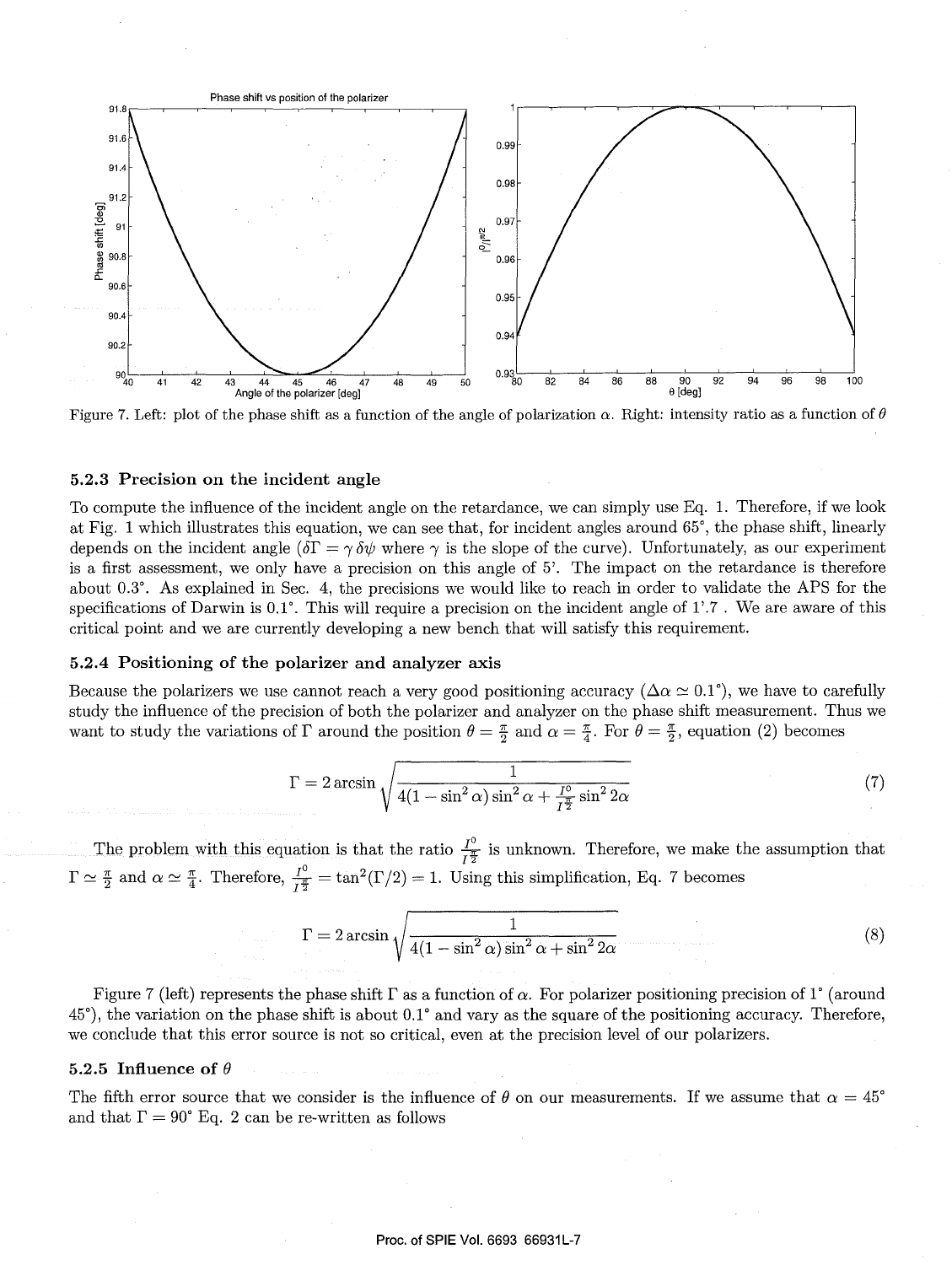$$
\frac{I^0}{I^{\frac{\pi}{2}}} = \frac{\frac{1}{2}\sin^4\theta}{1 - (1 - \frac{1}{2}\sin^2\theta)\sin^2\theta}
$$
(9)

This dependency on  $\theta$  is plotted in figure 7 (right). We see that the variation of the ratio due to a misalignment of the rhomb axis  $(\theta)$  is below the accuracy that is possible to reach with our present measurements ( $\sim 10\%$  on  $\frac{I^0}{I^{\frac{n}{2}}}$ ). Therefore, we conclude that the position of the rhomb along  $\theta$  is not really relevant for the measurement  $\overrightarrow{a}$  the retardance. However, if we want to reach a very high rejection ratio, the positioning of the rhomb along this axis becomes important. Indeed one can compute its influence on the ND as follows:  $ND = (1 + \sin \Delta\theta)(1 \cos \Delta\theta$ /2. Therefore, to fulfill the constraint on *ND* for Darwin, we must impose that  $\Delta\theta \leq 2 \arcsin n$ .

### **5.2.6 Scattering**

Two kinds of scattering are present in this experiment: surface and bulk scattering. The bulk scattering is also called extrinsic absorption (by opposition to intrinsic absorbtion which is the classical absorbtion of a wave by a material). Extrinsic absorbtion is the scattering due to impurities, structural defects, and deviation from stoichiometry. It strongly depends on the material preparation procedure.<sup>16</sup> This phenomenon is therefore affected by a very high variability. We will, in this section, try to assess scattering thanks to the combination of measurements and a simple model. In order to measure the amount of scattered light, we first have to assume that the scattered light is depolarized<sup>17</sup> and that the bulk scattering is linearly dependent on the thickness. However, according to S. Schröder et al. 2006<sup>18</sup> this assumption is only strictly correct up to a thickness of 10 mm. After measuring the nominal extinction ratio ( $ER = \frac{I^{crossed}}{Iparallel}}$ ) with our polarizers to be equal to  $10^{-5}$ , we can compare it to the extinction ratio deterioration obtained by introducing *ZnSe* samples of different thicknesses between the polarizers. The two samples we use have been manufactured from the same block of *ZnSe* and have the same polishing properties (the roughness of the surfaces is 3 nm RMS) as the rhombs. The first sample has a thickness of 20 mm, and we place its interfaces perpendicular to the beam (see Fig. 8, left). Therefore, we observe surface scattering on two surfaces (roughness: 3 nm RMS) and bulk scattering over 20 mm. The second sample has a thickness of 3 mm, thus we also have surface scattering on two surfaces (roughness: 3 nm RMS), but we only have bulk scattering through 3 mm. Therefore, the difference between the two samples is only due to 17 mm bulk scattering.

In practice, we only measure a fraction  $\beta$  of the total bulk-scattered light and  $\gamma$  of the surface-scattered light. The measured ER are summarized in the following table.

| Configuration    | Extinction ratio (ER) |
|------------------|-----------------------|
| Polarizers alone | $10^{-5}$             |
| Sample of 3 mm   | $2.5\,10^{-3}$        |
| Sample of 20 mm  | $10^{-2}$             |

Using this table, the situation can be modelled by the following simple equations

$$
2\gamma SS + 3\beta BS = 0.0025\tag{10}
$$

$$
2\gamma SS + 20\beta BS = 0.01\tag{11}
$$

where *BS* is the bulk scattering per mm. The value of *SS* is determined using the assumption of the Total Integrated Scattering formula (TIS):  $SS = 0.355\%$  / surface. There only remain two unknowns in this system:  $\beta$ and *BS* so we have to find a way to characterize bulk-scattering in *ZnSe.* If we consider that bulk scattering is induced by specular reflection at intergrain boundaries<sup>19</sup> and that these interfaces are randomly oriented, we can evaluate  $\beta$  by computing the reflectance as a function of the angle of incidence  $\theta$ . This reflectance is obtained by multiplying the Fresnel relation of both polarizations by a weighting coefficient  $\cos \theta$  (where  $\theta$  is the local incident angle at the grain interface) meaning that an interface  $\Delta S$  has an effective cross-section  $\Delta S$  cos( $\theta$ ) for the beam (see Figure 8). As we can see in Figure 9, the scattered beam is not so much diffused. Therefore, as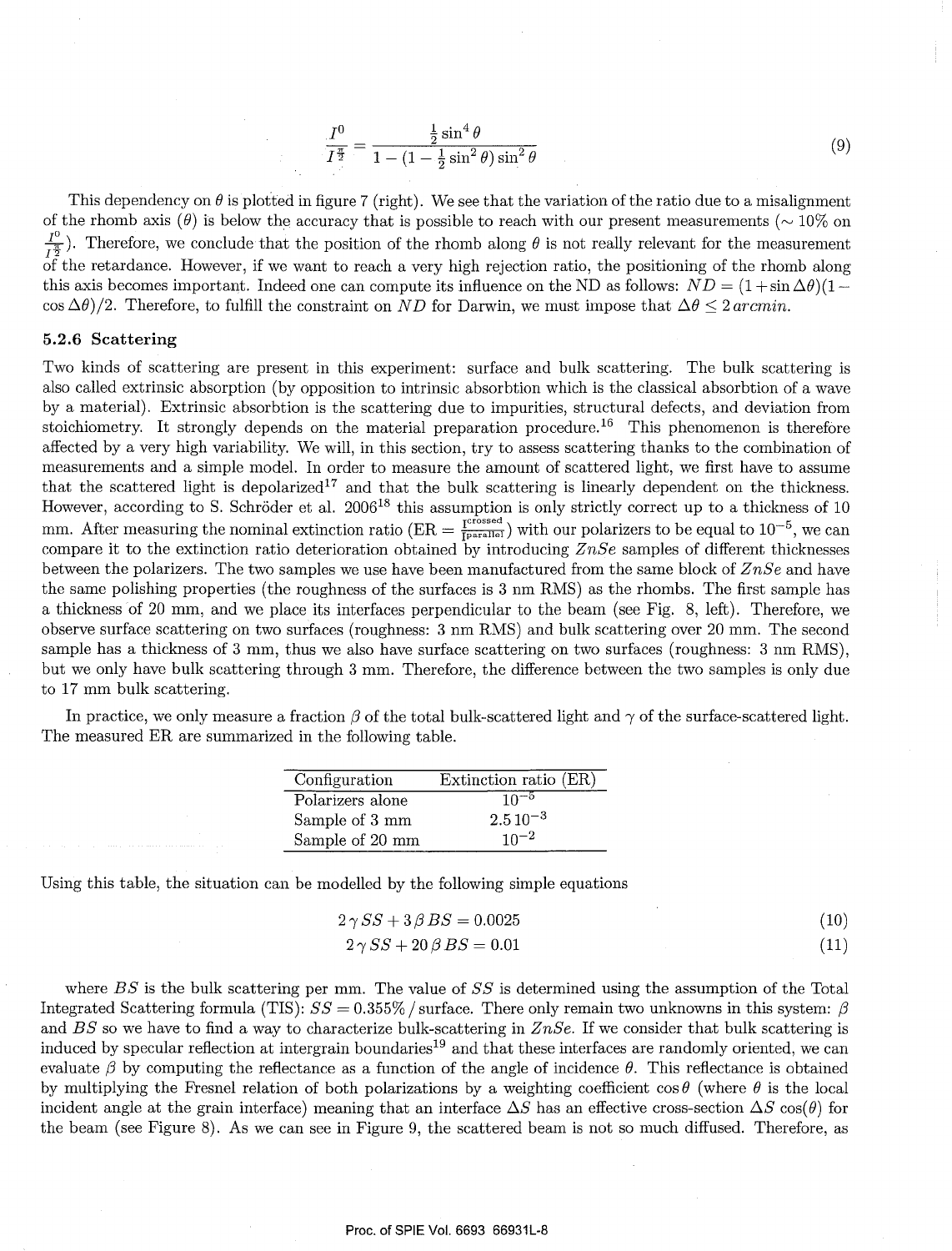our detector has a field of view of about 2° (1° away from the optical axis) we measure about 2/3 of the total bulk-scattered flux. If we use this value for  $\beta$  in equation 11, we get a total value for the bulk scattering of 6% (for an usual use of the rhomb at 632.8 nm).

*ZnSe* exists in two different states: monocrystalline and polycrystalline. Our prototype has been manufactured using polycrystalline *ZnSe*. Studies carried out at wavelengths of 1.1  $\mu$ m and 10  $\mu$ m have shown that the grain boundary is an interlayer with a perturbed structure containing intergrain dislocations and impurities. <sup>19</sup> According to A. N. Bryzgalov et aL 2003, 19 the basic mechanism of scattering inside polycrystalline *ZnSe* can be modelled by a set of chaotic grain orientations characterized by a variation of refractive index at the grain boundaries ( $\Delta n \simeq 10^{-3}$  at 10  $\mu$ m). Using this, the light transmission at a given wavelength is defined by the coefficient  $\mu$  of radiation-flux attenuation:  $\mu = d^{-1}\overline{R}$ , where  $\overline{R}$  is the reflectance averaged over the angles of incidence and  $d$  is the average grain size (50  $\mu$ m for the sample we have). Therefore, the bulk scattering (see Fig. 8) can be defined as

$$
BS = 1 - e^{-\mu L} \tag{12}
$$

If now, we try to fit the above bulk scattering model on our experimental results letting  $\Delta n$  as a free parameter, we find that the 6% of bulk scattering correspond to  $\Delta n = 5.10^{-4}$  which is consistent with the value given by N. Bryzgalov et al.<sup>19</sup> (see Fig. 9, right). Indeed,  $\Delta n$  can vary from one piece of  $ZnSe$  to an other due to the manufacturing process. As we can see on Fig. 9,  $\Delta n = 10^{-3}$  would imply 12% of bulk scattering instead of 6%. Note that the total amount of scattering has to be multiplied by two for the double rhomb configuration.

We can therefore reasonably think that a model based on the TIS formula and on bulk scattering induced by specular reflection at the grain boundaries is consistent. For a use of the rhomb in the visible we have thus:  $\beta=66\%$ ,  $BS=6\%$  and  $SS=0.355\%$  / surface. Fortunately, this error source can be mitigated using spatial filter (which will be the case on Nulltimate) and does not decrease the retardance capabilities of the *ZnSe* Fresnel rhomb. Note that the use of monocrystalline *ZnSe* should also largely improve the bulk-scattering.

To conclude this scattering assessment study, let us extrapolate from the error values obtained in the visible, the importance of the scattering in the Darwin wavelength range. This value strongly depends on the size of the grains. If the size of the grains is well above the wavelength, the bulk scattering does not vary with the wavelength. But if the size of the grains is similar to the wavelength, the bulk scattering proportionally varies to  $\lambda^{-1}$  (Mie scattering). Concerning the surface scattering, it is proportionnal to  $\lambda^{-2}$ . Therefore, in the [6-18µm] Darwin wavelength range, the bulk scattering should be about the same  $(1 - 10\%)$  but surface scattering error is divided by 100 and becomes negligible. However, only 10  $\mu$ m measurements would allow us to quantify exactly



Figure 8. Left: Scheme showing the geometry optics model that we have used. In our case,  $d = 50 \mu m$  and  $L = 10 \text{cm}$ . Right: Effective cross-section of the grains seen by the beam as a function of  $\theta$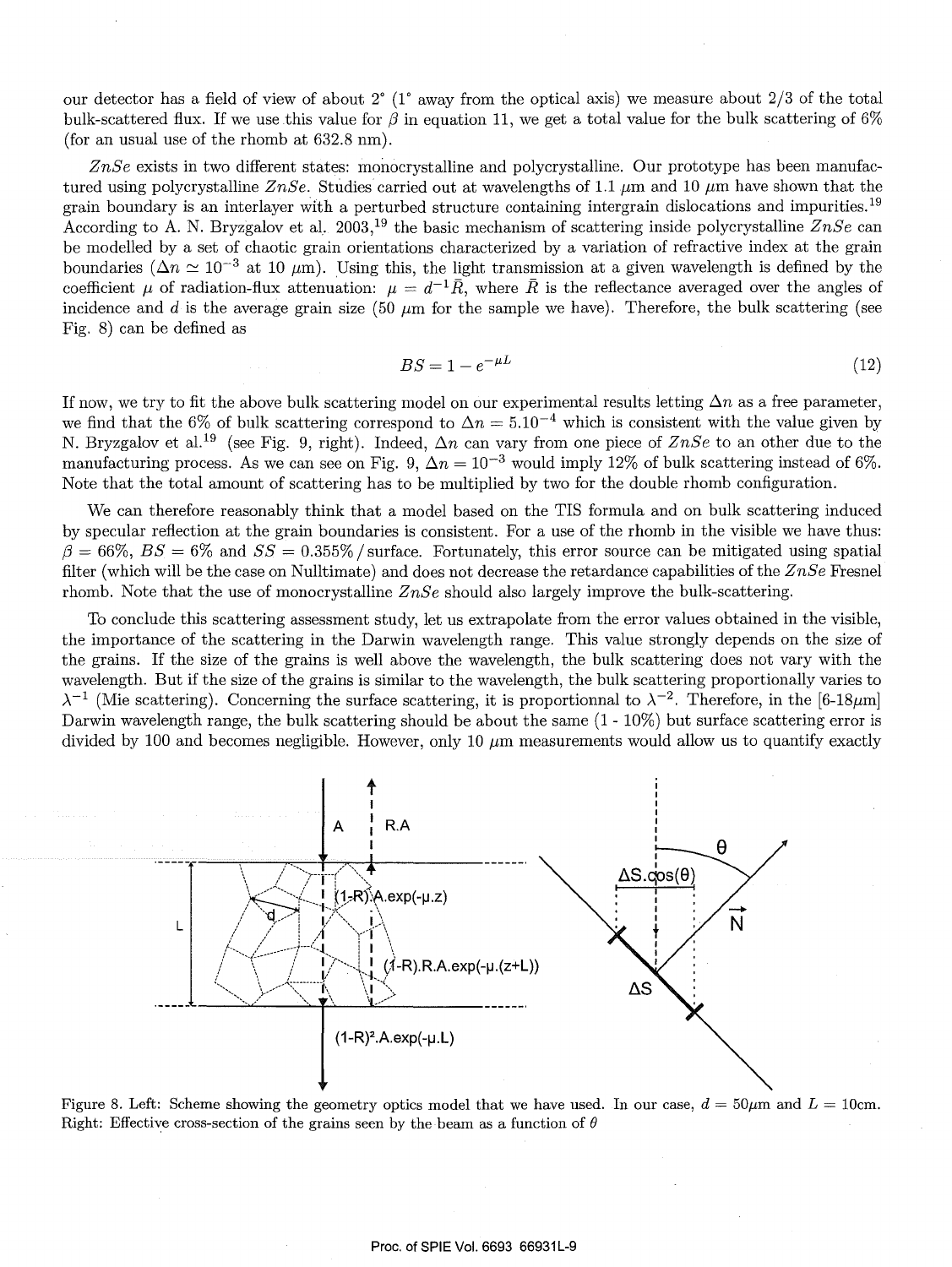

Figure 9. Left: Reflectance as a function of  $\theta$ . Right: Percentage of bulk scattering inside the rhomb as a function of  $\Delta n$ (the variation of refractive index at the intergrain boundaries).

the scattering in the thermal infrared. We are currently developing in Liege a new generation of polarimetric bench that will allow us to perform this scattering study.

## 5.2.7 Ghosts

Another very critical point is the presence of ghosts induced by spurious reflections inside the rhomb. The problem comes from the fact that we use a monochromatic coherent source for the experiment. Therefore, as the length of the path at the output of the rhomb is different for the main beam and for the ghosts, the different beams interfere together and strongly impact the retardance. Indeed, according to Rochford et al. (1997), 20 for a perfectly coherent source, the change in retardance resulting from spurious reflections  $\Delta\delta(R)$  can be found by summing up the individual fields that contribute to the transmitted fields. For a reflectance  $R$ , we have

$$
\Delta\delta[R,\phi(t)] = \tan^{-1}\left\{\frac{R\sin[\phi(t)-\delta_0]}{1-R\cos[\phi(t)-\delta_0]}\right\} - \tan^{-1}\left\{\frac{R\sin[\phi(t)-\delta_0]}{1-R\cos[\phi(t)-\delta_0]}\right\}
$$
(13)

where  $\delta_0$  is the device TIR retardance, and  $\phi(t)$  is the round-trip phase which typically varies with time and temperature. If we assume a uniform distribution of  $\phi(t)$  in the [0, 2 $\pi$ ] interval, we find the probability density function for  $\Delta\delta(R)$ :  $P(\Delta\delta)$ . <sup>20</sup> The mean error in this case is zero. In the case of  $\delta_0 = 90^\circ$  and of small reflectance, the standard deviation is about  $\sqrt{2}R$ . During our experiment, we have measured the influence of the ghosts on the retardance to be above 10°.

# 5.2.8 Conclusions on the error budget

Let us summarize the impact of the different error sources in the following table.

| Error source                           | Impact on the retardance |
|----------------------------------------|--------------------------|
| Absorption                             | $\sim 0.4^{\circ}$       |
| Birefringence                          | $\sim 0.5^{\circ}$       |
| Incident angle                         | $\sim 0.3^{\circ}$       |
| Position of the polarizer and analyzer | $\sim 0.1^{\circ}$       |
| Precision on $\theta$                  | $\sim 0.1^{\circ}$       |
| Scattering                             |                          |
| Ghosts                                 | $>10^{\circ}$            |
| Total                                  | $\sim$ 1.4 $^{\circ}$    |

In this table, we have not taken into account the influence of scattering and ghost in the error budget because both can be suppressed using respectively a spatial filter and a tilt of the rhomb.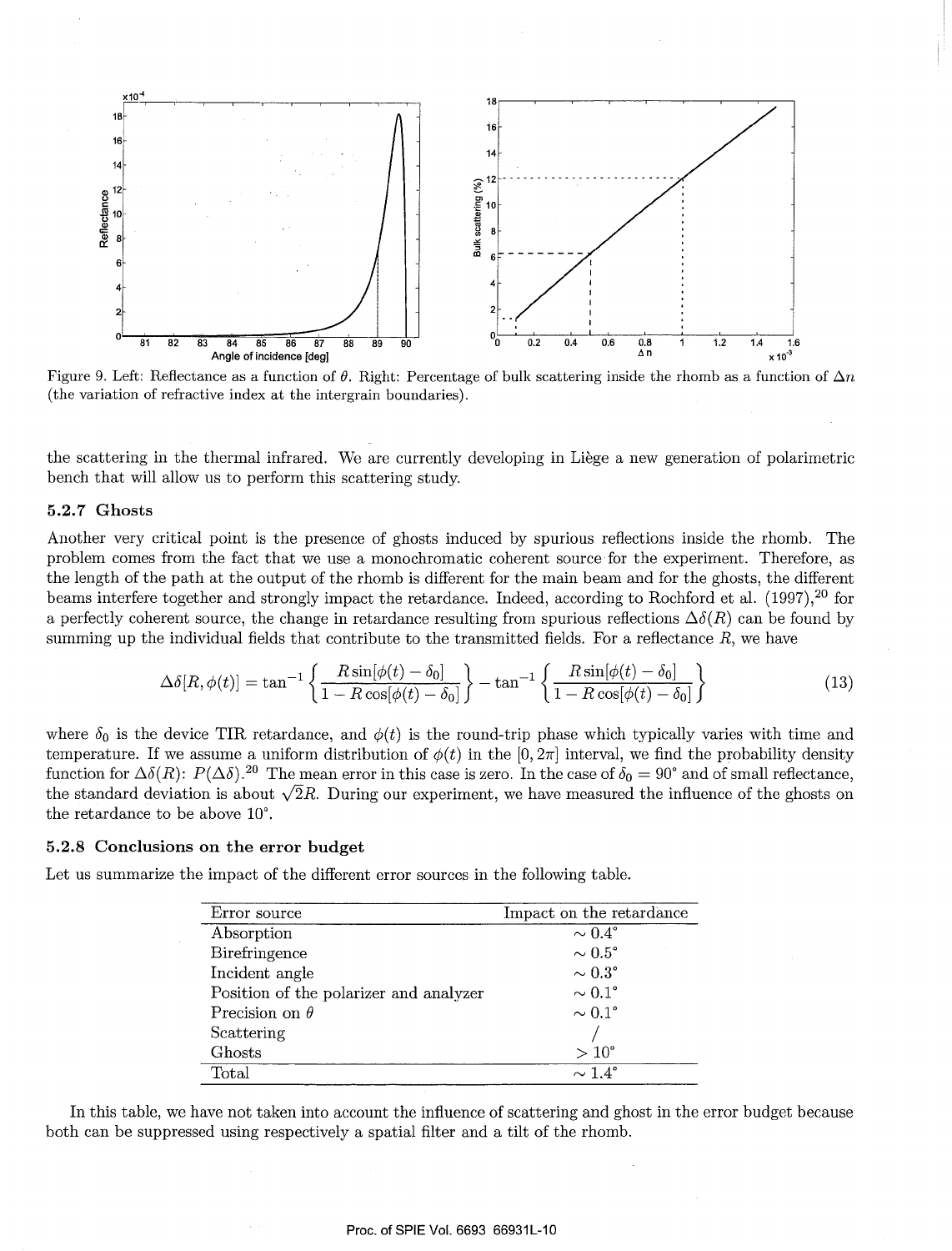# **5.3 Results**

In order to keep a beam as free from optical defects as possible and to avoid the influence of ghosts in our measurements, we have used a bench with two (input/output) spatial filters and tilted the rhomb by 1° from the optical axis.



Figure 10. *ZnSe* single rhomb retardance measurement. Dashed end dotted lines: upper and lower limits of the expected retardance vs polarizer inclinations. Dashed line: fitted curve corresponding to a retardance of  $88.8°\pm1.5°$ . The experimental points are represented by asterix. The RMS error of the fit is 0.05616 and corresponds to a phase error of 1.5°, which is fully compliant with our setup precision.

The rhomb TIR angle of  $65^{\circ} \pm 0.1^{\circ}$  theoretically should provide a  $91^{\circ} \pm 0.5^{\circ}$  phase shift at 632.8 nm. However, tilting the rhomb of about 1° was necessary to get rid of the annoying ghost, in agreement with a ray-tracing analysis that concluded to the necessity of wedging the final rhombs.<sup>3</sup> We have then measured a phase shift value of  $88.8^{\circ} \pm 1.5^{\circ}$  (see Fig. 10) (uncertainty of the optical setup) which is consistent with the tilt-corrected theoretical value of  $90.2^{\circ} \pm 0.5^{\circ}$  (uncertainty of the measured rhomb angle). Given the respective uncertainties in our experiment (systematics), we can extrapolate an upper boundary for the null depth, estimated at a few  $10^{-4}$ , which is very encouraging.

# **6. CONCLUSION**

To summarize, we have presented some manufacturing key points as well as first preliminary measurements for the *ZnSe* Fresnel rhomb prototype. This first error budget study performed in the visible shows very promising results. Indeed, with a simple polarimeter setup, we have experimentally proven that this APS concept was able to reach a null depth better than  $10^{-4}$ , a value limited only by the accuracy of our bench. The two major error sources have been identified to be scattering and ghosts. However these errors can be mitigated respectively using spatial filters and by tilting or wedging the rhomb. It is important to be very careful about the interpretation of the bulk scattering analysis. Indeed, this is a very complex topic which can really vary from one sample of *ZnSe*  to another. What we have done here is a first experimental study of the performances of our Fresnel rhomb. It cannot be interpreted as an average behavior of a standard sample of *ZnSe.* A new generation of polarimetric bench is currently under development at the "Institut d'Astrophysique et de Geophysique de l'Universite de Liège" (IAGL) in Belgium. This bench will provide us a much better accuracy and will allow us to perform a deeper analysis of the *ZnSe* Fresnel rhomb before its final test in the thermal infrared on Nulltimate.

#### **ACKNOWLEDGMENTS**

The authors acknowledge the financial support of ESA and of the Euro Space Society.